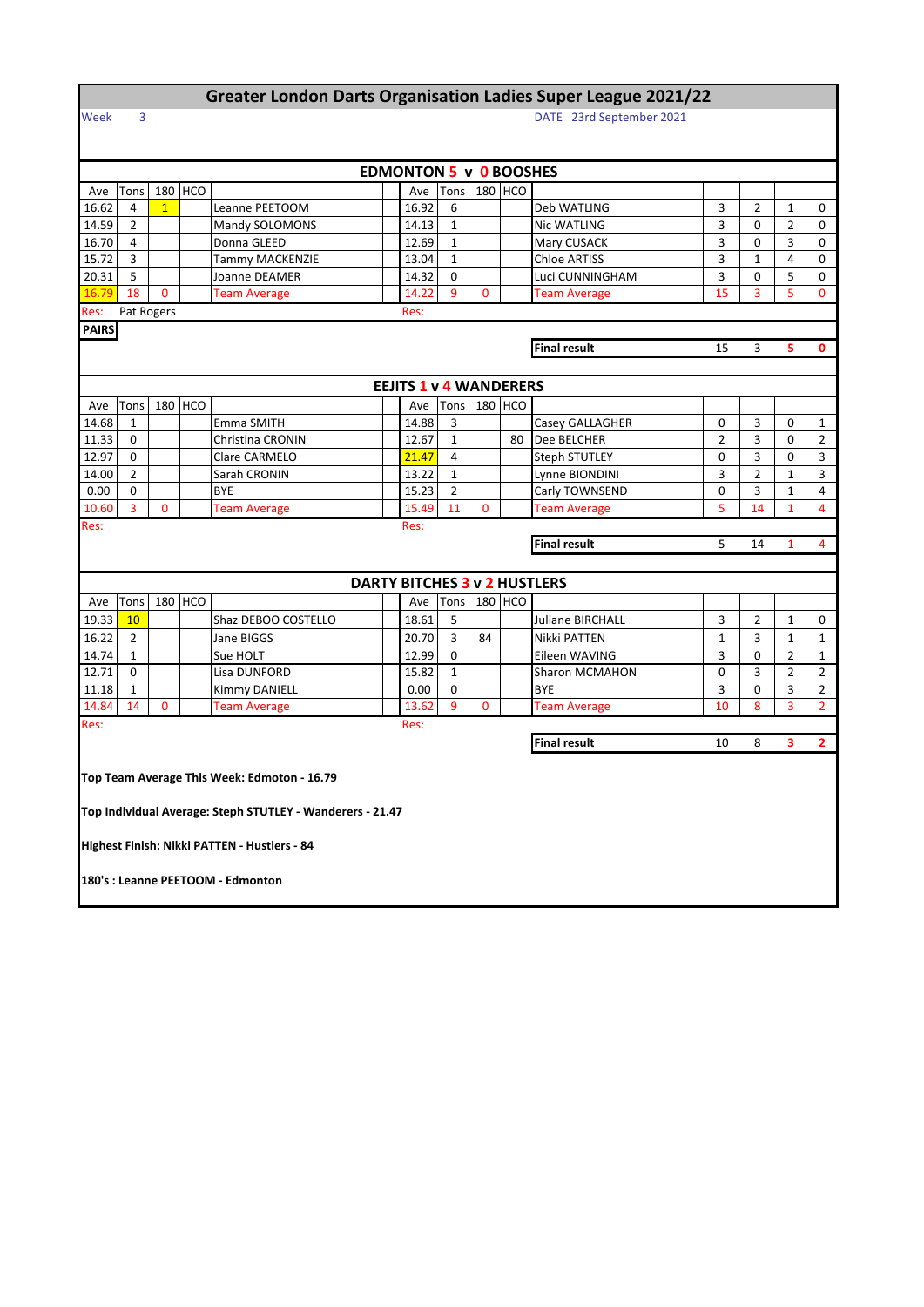|                             | <b>GLDO Ladies Super League 2021/22</b> |                        |   |                |                |                |    |             |             |            |  |  |  |  |  |
|-----------------------------|-----------------------------------------|------------------------|---|----------------|----------------|----------------|----|-------------|-------------|------------|--|--|--|--|--|
|                             | Week 3 - 23rd September 2021            |                        |   |                |                |                |    |             |             |            |  |  |  |  |  |
|                             |                                         |                        |   | <b>MATCHES</b> |                | <b>SINGLES</b> |    | <b>LEGS</b> |             |            |  |  |  |  |  |
| Last<br><u>Week</u><br>This | Week                                    | <b>TEAM</b>            | P | W              | L              | <b>WON</b>     | F  | A           | <b>Diff</b> | <b>PTS</b> |  |  |  |  |  |
|                             |                                         | <b>1 EDMONTON</b>      | 3 | 3              | 0              | 15             | 45 | 10          | 35          | 15         |  |  |  |  |  |
| 2                           |                                         | 2 WANDERERS            | 3 | 3              | 0              | 12             | 39 | 15          | 24          | 12         |  |  |  |  |  |
|                             |                                         | <b>3 HUSTLERS</b>      | 3 |                | $\overline{2}$ | 6              | 25 | 29          | $-4$        | 6          |  |  |  |  |  |
| 3                           |                                         | 4BOOSHES               | 3 |                | $\overline{2}$ | 6              | 22 | 30          | $-8$        | 6          |  |  |  |  |  |
| 6                           |                                         | <b>5 DARTY BITCHES</b> | 3 |                | $\overline{2}$ | 3              | 16 | 38          | $-22$       | 3          |  |  |  |  |  |
| 5 <sub>1</sub>              |                                         | <b>6 THE EEJITS</b>    | 3 | 0              | 3              | 3              | 14 | 39          | $-25$       | 3          |  |  |  |  |  |